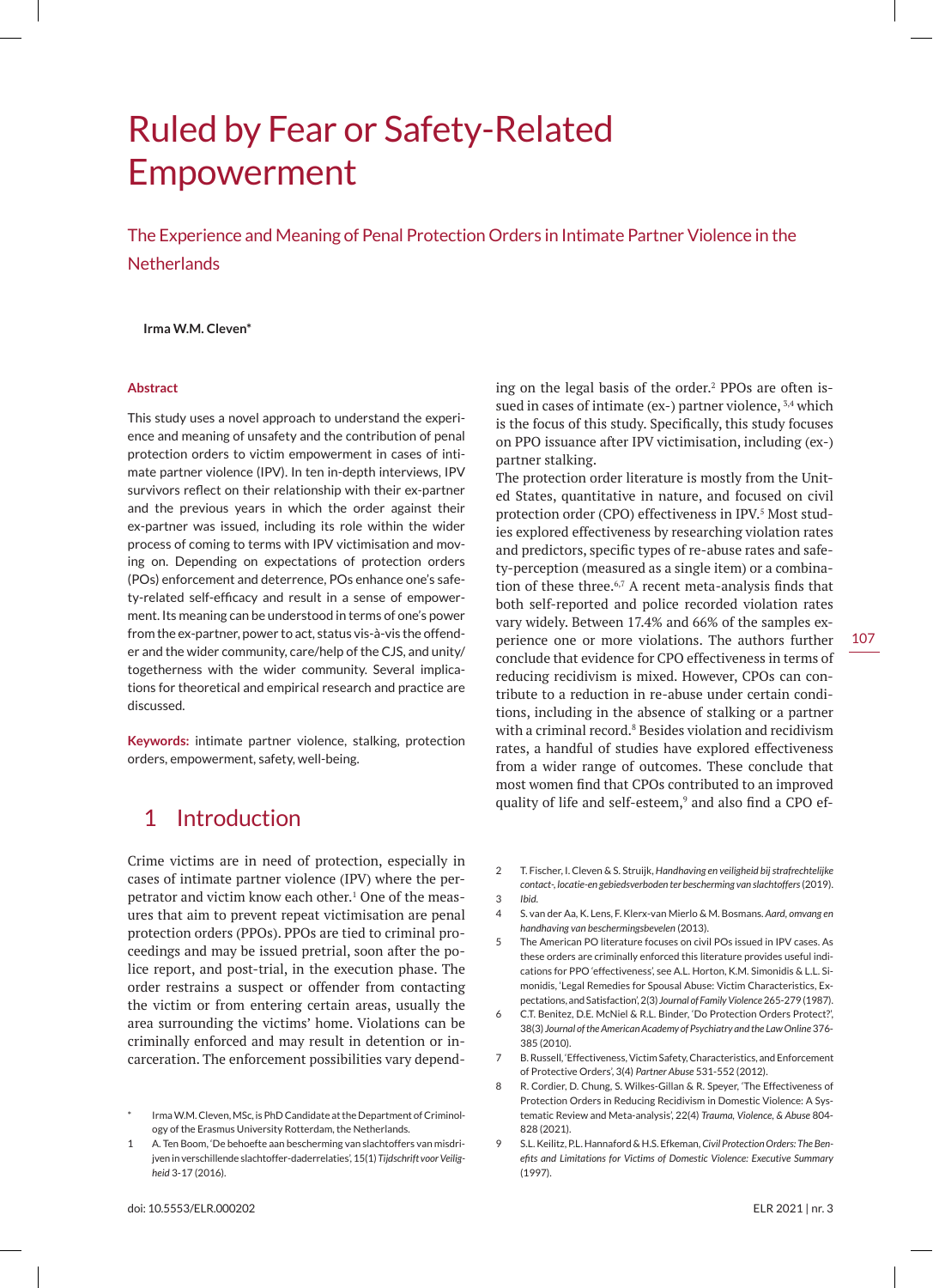fective and reported less fear.10,11,12 Lastly, CPO issuance is also associated with a reduction in depression and/or post-traumatic stress disorder (PTSD) symptoms.13,14 In sum, the literature suggests POs can positively impact a wide range of safety and well-being outcomes. More importantly, a US study on IPV victim goals when petitioning a CPO found that they indeed pursue a wide range of goals, including preventing the ex-partner from contacting and hurting them, and feeling more at peace and moving on.15

In line with international research, Dutch research on penal protection orders shows that PPO compliance and enforcement is problematic.<sup>16</sup> In a survey conducted among 100 victims they were asked about PPO compliance, perceived PPO impact on the occurrence of subsequent stalking and violent incidents and the PPO contribution to feelings of safety. Six out of ten victims reported one or more violations. Nevertheless, a majority reported the PPO had contributed to a decrease in incidents and felt safer due to the PPO. However, one in seven reports the PPO contributed to an increase in incidents, and the remaining respondents reported the number of incidents remained the same. Furthermore, the study identified the following main enforcement problems: a lack of capacity for proactive enforcement and gathering evidence, a lack of knowledge on the part of individual police officers about the presence and content of a PPO, and a lack of contextual information on the part of Criminal Justice System (CJS) professionals which compromises their ability to make a fully informed decision with regard to urgency, priority and proportionality of the enforcement response.17 In 2019, a special commission also identified these enforcement issues as contributing to the failed police response in an ex-partner stalking case that resulted in the tragic murder of a Dutch teen in 2018. In the months prior to the murder, she had been protected by a PPO and had repeatedly reported violations to the police.18 In sum, al-

- 10 L. Shannon, T.K. Logan & J. Cole, 'Intimate Partner Violence, Relationship Status, and Protective Orders Protective Orders: Does "Living in Sin" Entail a Different Experience?' 22(9) *Journal of Interpersonal Violence* 1114- 1129 (2007).
- 11 T.K. Logan and R. Walker, 'Civil Protective Order Outcomes: Violations and Perceptions of Effectiveness', 24(4) *Journal of Interpersonal Violence* 675-692 (2009).
- 12 T.K. Logan and R.T. Walker, 'Civil Protective Order Effectiveness: Justice or Just a Piece of Paper?', 25(3) *Violence and Victims* 332-348 (2010).
- 13 C.V. Wright and D.M. Johnson, 'Encouraging Legal Help Seeking for Victims of Intimate Partner Violence: The Therapeutic Effects of the Civil Protection Order', 25(6) *Journal of Traumatic Stress* 675-681 (2012).
- 14 T.P. Sullivan, N.H. Weiss, J. Woerner, J. Wyatt & C. Carey, 'Criminal Orders of Protection for Domestic Violence: Associated Revictimization, Mental Health, and Well-being among Victims', 36(21-22) *Journal of Interpersonal Violence* 10198-10219 (2019).
- 15 L.B. Cattaneo, J. Grossmann & A.R. Chapman, 'The Goals of IPV Victims Receiving Orders of Protection: An Application of the Empowerment Process Model', 31(17) *Journal of Interpersonal Violence* 2889-2911 (2016).
- 16 Fischer et al., above n. 2, at 1.
- 17 *Ibid*.
- 18 Inspectie Justitie en Veiligheid (2019). *Inspectieonderzoek naar de aanpak van de stalking door Bekir E*. Ministerie van Justitie en Veiligheid. www.rijksoverheid.nl/binaries/rijksoverheid/documenten/ rapporten/2019/10/09/inspectieonderzoek-naar-de-aanpak-van-destalking-door-bekir-e/Inspectierapport.pdf.

though the Dutch study highlighted that a majority of victims feel safer, a minority reports PPOs exacerbated instead of mitigating the situation. Moreover, the aforementioned enforcement issues pose barriers for vulnerable victims to invoke the help of the CJS to enforce the order, or in other words, to make a claim on the protection order mechanism to enact their right to protection. When looking at this literature, current research views protection orders largely as an instrumental means to achieve a quantified reduction in objective safety measures. While that is not without merit, it may neglect a number of other significant issues: first, the growing understanding that the damage of intimate partner violence cannot be reduced to a set of discrete instances of violence, but relates to a wider and more enveloping experience of lack of control, lack of freedom and oppression. In turn, this experience constitutes a violation not only of one's right to safety, health and peace of mind but also of one's right to autonomy and liberty.19,20 Second, current research neglects the notion in the fear of crime literature that experiences of safety and unsafety are only loosely connected to actual risk of victimisation, and the necessity to include the notion of perceived vulnerability and control to understand the experience of (un)safety.21 Both the literature on IPV victimisation as well as experience of (un)safety emphasise the central role of one's sense of control or power. Third and fourth, prior research has neglected the need to understand the contribution of protection measures to the lived experiences of the victims they intend to protect. Understanding the PPO contribution to the lived experience necessitates viewing these lived experiences contextually, situated within the processes of coming to terms with and moving beyond victimisation (i.e. the move from safety and well-being to *em*powerment as proposed by Cattaneo and Goodman).<sup>22</sup> Lastly, recent research emphasises the view that acts and measures of law enforcement and criminal agencies in the aftermath of victimisation cannot be fully understood in terms of their system-intended outcomes, and must also incorporate the processes by which these outcomes are generated (i.e. procedural justice) and the different meanings that can be affixed to these processes and outcomes in terms of agency (e.g. control, freedom, empowerment) and communion (e.g. connectedness).<sup>23,24</sup>

This research will offer an initial evaluation of the empirical effectiveness of protection measures in the light

- 19 *E.g*. E. Stark. *Coercive Control: The Entrapment of Women in Personal Life* (2009).
- 20 F. Polletta, 'How to Tell a New Story about Battering', 15(12) *Violence against Women* 1490-1508 (2009).
- 21 C. Hale, 'Fear of Crime: A Review of the Literature', 4(2) *International Review of Victimology* 79-150 (1996).
- 22 L.B. Cattaneo and L.A. Goodman, 'What is Empowerment Anyway? A Model for Domestic Violence Practice, Research, and Evaluation', 5(1) *Psychology of Violence* 84 (2015).
- 23 A. Pemberton, P.G. Aarten & E. Mulder. 'Beyond Retribution, Restoration and Procedural Justice: The Big Two of Communion and Agency in Victims' Perspectives on Justice', 23(7) *Psychology, Crime & Law* 682-698 (2017).
- 24 C.L. Wilinsky and A. McCabe, 'Agency and Communion in Sexual Abuse Victims' Narratives', 31(1) *Narrative Inquiry* 236-262 (2021).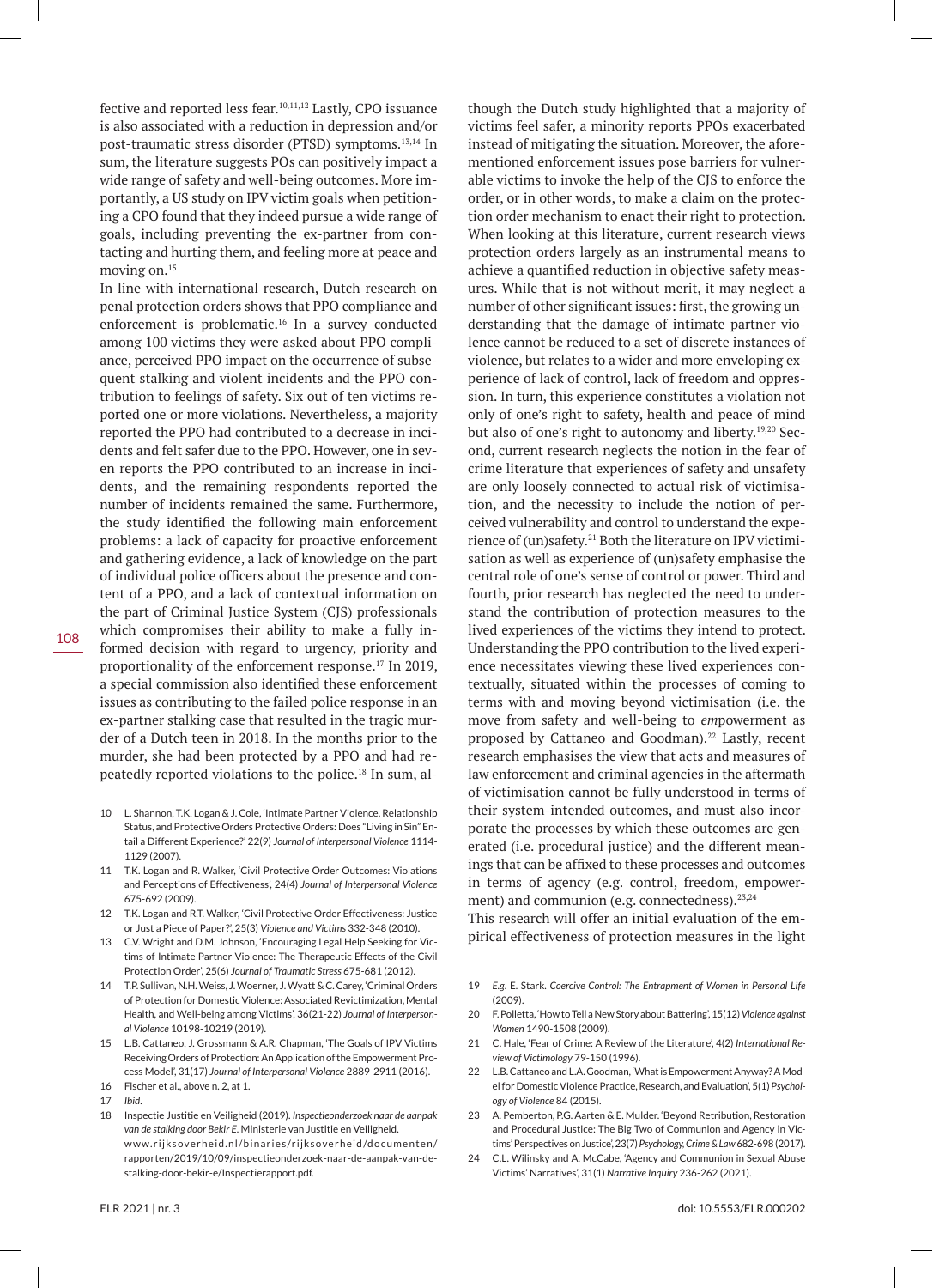of the result of the Dutch study and these issues. Specifically, this article will explore the contribution of PPOs to safety-related empowerment and its meaning in terms of agency and communion. The research question is the following:

How do IPV victims interpret the PPO as a means to achieving a (renewed) sense of safety-related empowerment and what is the meaning of this (renewed) sense in terms of agency and communion?

I will briefly elaborate on the relevant theoretical constructs in more detail, before I develop my methodological approach fully. Furthermore, in the methodological and discussion section, important limitations with regard to the explorative design will be discussed. Finally, I will briefly explain the use of victim instead of survivor, as the latter is believed to emphasise agency. However, both terms are not without controversy, as debates about complex experiences being reduced to an either/ or victim-survivor dichotomy show. During the interviews many respondents simultaneously claimed and rejected (certain stereotypical notions associated with) the victim label. As it is difficult to find a term that goes beyond this dichotomy, here the term victim is used, as this is the respondents' legal position. It is recognised that respondents may choose to claim and reject either or both labels at any time.

# 2 Conceptual Framework

In this section, I will describe the model of safety-related empowerment, its relevance in experiencing unsafety, and how PPOs may improve victims' sense of empowerment. Lastly, I will explain how a sense of (dis)empowerment can be understood in terms of agency and communion, which provides a better understanding of the impact of (dis)empowerment.

### **2.1 Empowerment: Process and Outcome**

Disempowerment is central to IPV, and therefore victim empowerment is central to IPV interventions and prevention. The model of safety-related empowerment by Cattaneo and Goodman provides conceptual clarification.25 Safety-related empowerment is viewed as a 'key mechanism' for distinct but related outcomes such as safety, mental health and satisfaction with service.<sup>26</sup> This model views empowerment as both a process and an outcome. In terms of process, changes in one's sense of safety-related self-efficacy (from here onwards called 'self-efficacy') are central. This sense is defined as *one's belief in the ability to carry out certain tasks to attain safety-related goals*. An example of such a goal is to stop the ex-partner from contacting or hurting them. This sense is shaped by formal and informal social support and two other intrapsychic factors that will not be elaborated

26 *Ibid*., at 86.

upon here.27 Here, the PPO is considered a type of formal support that may contribute to an increased level of influence in interaction with the ex-partner (i.e. empowerment) via enhancing a victim's sense of (safety-related) self-efficacy. Subsequently, this sense of self-efficacy shapes one's sense of empowerment as an outcome. Power is defined as the level of one's influence in social interactions. Consequently, empowerment as an outcome is defined as an increase in the experience of this influence, $28,29$  and disempowerment as a decrease. In the following section, this sense of self-efficacy in the experience of unsafety will be situated within the literature.

#### **2.2 Unsafety and Self-Efficacy**

The fear of crime literature may provide useful concepts to understand the experience of unsafety of IPV victims. The conceptual framework drawn from this literature is based on research on the experiences of unsafety among the general population and of crime by an unknown dangerous other. Importantly, major debates in this field were sparked due to methodological issues with regard to measurement of 'fear of crime'. Many studies that intended to capture this 'fear' turned out to measure something else: not the emotion of fear, but concerns related to broader social insecurities that were not directly crime related. Therefore, Spithoven differentiated these various 'fear' experiences by separating the 'personal fear of crime' and 'situational fear of crime' from the more diffuse and a-personal 'neighbourhood fear of crime' and 'societal fear of crime'.30 His conceptualisation of personal and situational fear is useful to understand in the concept of (1) what the experience of unsafety is and (2) how PPOs can contribute to one's sense of empowerment.

According to Gabriel and Greve, personal fear of crime is about an anticipated risk, whereas situational fear refers to a situation-specific response, thereby limited in time and space.31 Situational fear arises when one identifies a perceived threat of becoming the acute potential victim of a 'dangerous other',<sup>32</sup> whereas this acuteness may be lacking when assessing one's anticipated risk. As both concepts have been developed to understand experiences of unsafety of the general population, they may not fully capture the experience of unsafety of IPV victims. Findings of previous research indicate that this experience differs in important ways. First, past IPV experiences with coercive control, a type of abuse that is characterised by a pattern of physical, sexual and emotional

27 *Ibid*., at 88.

30 R. Spithoven, *Keeping Trouble at a Safe Distance: Unravelling the Significance of the Fear of Crime* (2017).

31 U. Gabriel and W. Greve, 'The Psychology of Fear of Crime. Conceptual and Methodological Perspectives', 43(3) *British Journal of Criminology* 600- 614 (2003).

32 Spithoven, above n. 30.

<sup>25</sup> Cattaneo and Goodman, above n. 22, at 3.

<sup>28</sup> *Ibid*.

<sup>29</sup> L.A. Goodman, L.B. Cattaneo, K. Thomas, J. Woulfe, S.K. Chong & K.F. Smyth, 'Advancing Domestic Violence Program Evaluation: Development and Validation of the Measure of Victim Empowerment Related to Safety (MOV-ERS)', 5(4) *Psychology of Violence* 355 (2015).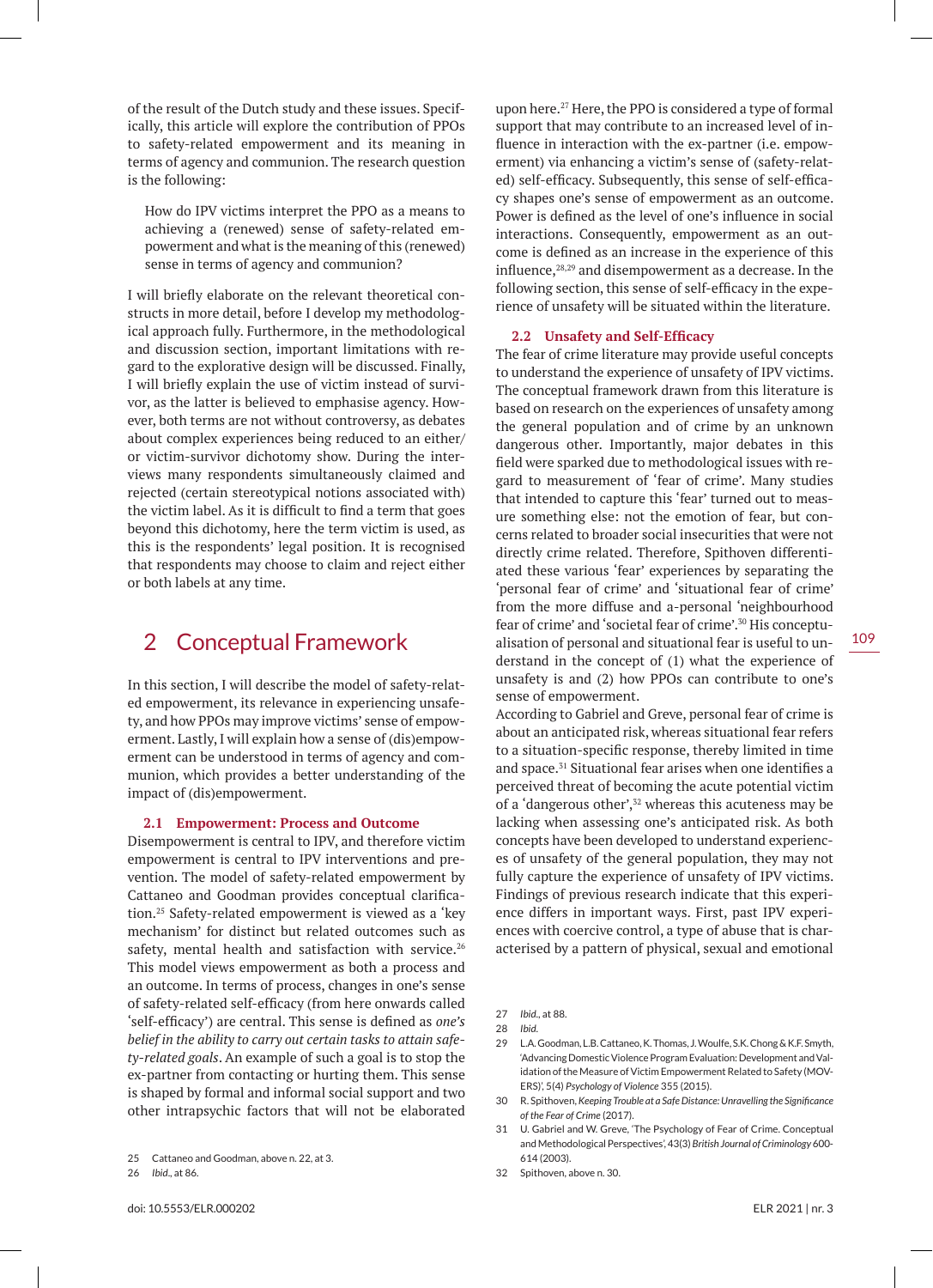abuse with the purpose of controlling the victim, $33$  may shape cues that signal threat in a unique way.<sup>34</sup> For example, seeing the ex-partner exchanging certain looks can arouse a strong fear response that may be hard to understand for an outsider. Stark calls this reading of cues an adaptive 'particular reasonableness' for the sake of self-preservation.<sup>35</sup> Second, IPV victims' sense of exposure to threats may be higher because, compared to strangers, ex-partners have easier access to the victims' personal and social sphere. The sense of exposure is further heightened due to the extended possibilities for online harassment, via social media and texting.36 This is in line with abusers' tactics of presenting themselves as the omnipresent and omnipotent dangerous other.<sup>37</sup> As a result, victims may experience a chronic state of unsafety, which is indicated by studies that find that many IPV victims experience symptoms of a chronic overstimulated arousal system, such as PTSS<sup>38,39</sup> and chronic anxiety.40

While keeping these differences in mind, these concepts remain both theoretically and methodologically relevant (see also 'methods'). First, the concepts clarify that experiencing unsafety is a multifaceted and dynamic process involving various emotions, concerns, perceptions and behaviours. The situational component highlights fear, concerns and coping while *being* afraid. In contrast, the personal fear of crime highlights perceptions of an *anticipated* risk, value concerns and the emotion of anger,<sup>41</sup> the latter being especially relevant when this risk is perceived as malicious and uniustified. $42$ Therefore, the contribution of the PPO to a renewed safety experience can be understood in all these facets. Second, personal and situational fear is useful to explain *how* PPOs contribute to an enhanced sense of self-efficacy, as it nuances the previous definition of Cattaneo and Goodman.43 Both types of fear are shaped by a sense of personal vulnerability, which Spithoven defines as 'an

- 33 J.B. Kelly and M.P. Johnson, 'Differentiation Among Types of Intimate Partner Violence: Research Update and Implications for Interventions', 46(3) *Family Court Review* 476-499 (2008).
- 34 T.K. Logan and R. Walker, 'Partner Stalking: Psychological Dominance or "business as usual"?', 10(3) *Trauma, Violence, & Abuse* 247-270 (2009).
- 35 Stark, above n. 19, at 3, at 354.
- 36 N. Cheyne and M. Guggisberg, 'Stalking: An Age Old Problem With New Expressions in the Digital Age', in J. Henricksen and M. Guggisberg (eds.), *Violence Against Women in the 21st Century: Challenges and Future Directions* (2018) 161-190.
- 37 E.S. Buzawa, C.G. Buzawa & E.D. Stark, *Responding to Domestic Violence: The Integration of Criminal Justice and Human Services* (2017).
- 38 K.N. Fleming, T.L. Newton, R. Fernandez-Botran, J.J. Miller & V.E. Burns, 'Intimate Partner Stalking Victimization and Posttraumatic Stress Symptoms in Post-abuse Women', 18(12) *Violence Against Women* 1368-1389 (2012).
- 39 T.K. Logan and R. Walker, 'The Impact of Stalking-related Fear and Gender on Personal Safety Outcomes', 36 *Journal of Interpersonal Violence* NP7465-NP7487 (2019).
- 40 M.I. García Linares, M. Martínez, N. Celda Navarro, M.A. Picó Alfonso, C. Blasco Ros & E. Echeburúa Odriozola, *The Impact of Physical, Psychological, and Sexual Intimate Partner Violence on Women's Mental Health: Depressive Symptoms, Posttraumatic Stress Disorder, State Anxiety, and Suicide* (2006). https://roderic.uv.es/handle/10550/25188 (last visited 2 July 2021).
- 41 Spithoven, above n. 30, at 5.
- 42 A. Ben-Ze'ev, *The Subtlety of Emotions* (2000).
- 43 Cattaneo and Goodman, above n. 22, at 3.

individual's sense of exposure to risk, the expectance of serious consequences and … an inadequate ability to manage the direct and indirect consequences of a threatening situation'.44 Specifically, the 'threatening situation' and the ability to manage (i.e. self-efficacy) differs as per the type of fear. With regard to the latter, personal fear involves coping 'with having had that episode of fear'. In contrast, situational fear involves coping with fear 'while being afraid'.45 Therefore, for the purpose of this article I redefine (safety-related) self-efficacy as:

the belief in one's ability to cope (1) when being confronted with the ex-partner as well as (2) to control the risk of future contact with the ex-partner and/or reduce the seriousness of its consequences.

Furthermore, one's sense of self-efficacy is tied to actual coping. IPV victims are known to use a range of formal and informal coping strategies to keep themselves and their families safe.46 Fear, one's sense of self-efficacy, and coping behaviours are involved in a dynamic and interrelated process. The causal pathways are not fully understood.47 What matters here is that the experience of (un)safety involves coping behaviours. Spithoven identifies three types of coping behaviours; conscious environmental scanning for the absence or presence of the dangerous other, situational coping while being confronted with the ex-partner, and coping in the absence of the ex-partner (e.g. avoidance behaviours and preventive measures). The relevance of these coping behaviours will be explained in the following section. From the above it follows that to the extent that PPOs enhance one's sense of self-efficacy, they are thought to enhance victims' experience of safety (i.e. less fear, anger, value concerns, reduced risk perception and reduction in certain types of coping).

# **2.3 Unsafety and Safety-Related Empowerment From an Agency and Communion Perspective**

This section will outline how the experience of unsafety and PPO contribution to empowerment can be understood in terms of agency and communion. These are two constructs that are used in psychological research on the function of behavioural motives, affect, values, and content of perceptions and judgements of others and the self.48 They 'characterise two fundamental modalities in the existence of living forms, agency for the existence of an organism as an individual, and communion for the participation of the individual in some larger or-

- 44 Spithoven, above n. 30, at 5, at 134.
- 45 Gabriel and Greve, above n. 31, at 5, at 602.
- 46 See, for example, L. Goodman, M.A. Dutton, K. Weinfurt & S. Cook, 'The Intimate Partner Violence Strategies Index: Development and Application', 9(2) *Violence Against Women* 163-186 (2003).
- 47 Spithoven, above n. 30, at 5.
- 48 For an overview, see A. Abele and B. Wojciszke (eds.), *Agency and Communion in Social Psychology* (2018).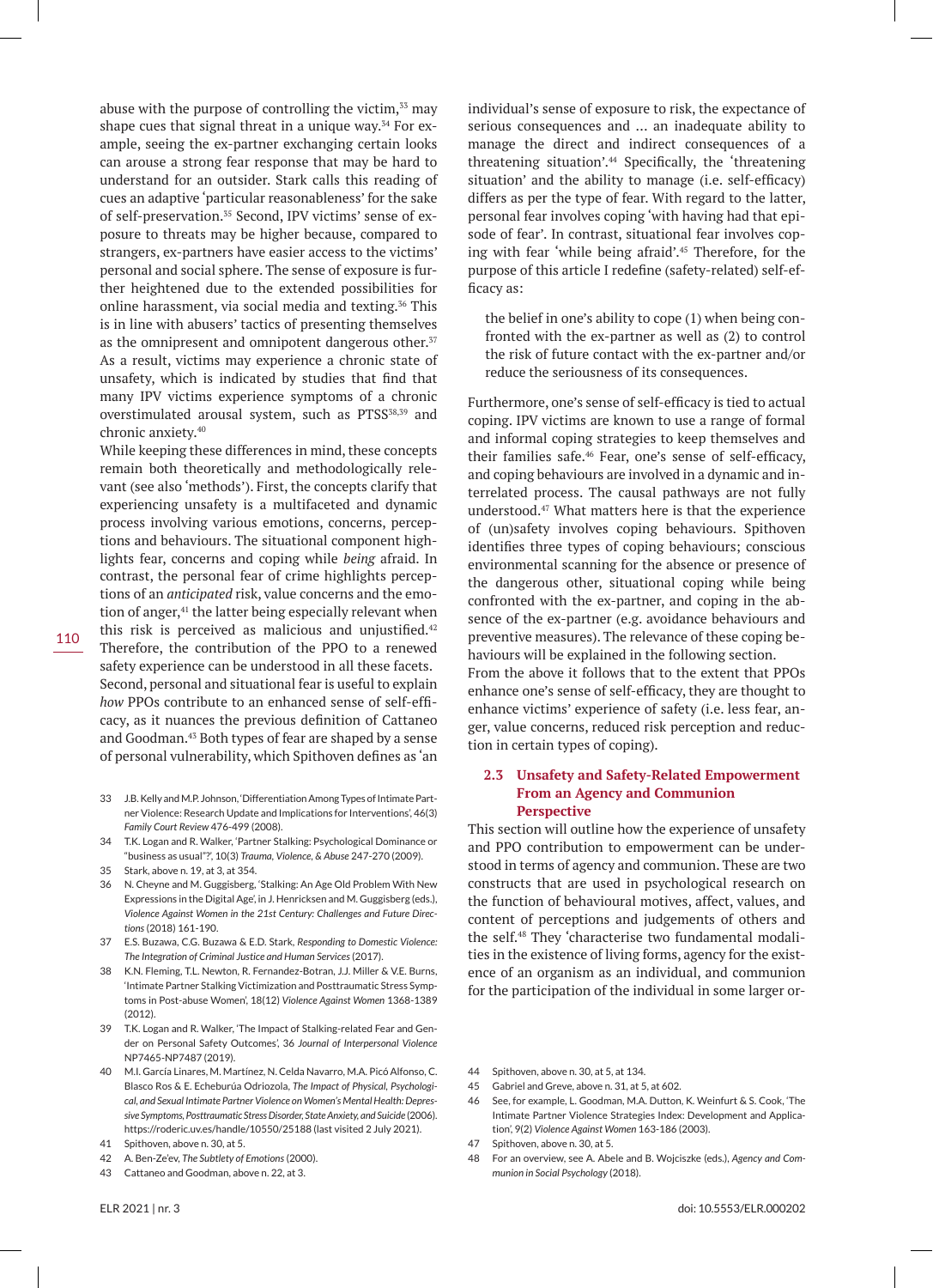ganism of which the individual is a part'.<sup>49</sup> Agency encompasses notions of 'getting ahead', influence, control and competence. Communion encompasses notions of 'getting along', affiliation, connection, warmth and morality. The five agency and communion dimensions that will be used here are based on various power types that will be outlined in the following pages and the agency and communion coding system developed by McAdams,50 who pioneered using this framework in life-story research. The relevant agency dimensions are as follows: (1) power from, (2) power to, and (3) status. The relevant communion dimensions are (4) care/help and (5) unity/togetherness.

First, to understand the meaning of unsafety and subsequent empowerment in terms of agency it is useful to further differentiate power. Riger differentiates between 'power over', 'power from' and 'power to'.51 Power over refers to dominance over the other; power from to one's ability to resist by effectively fending off unwanted demands of others; and power to refers to one's freedom to act. Specifically, the meaning of unsafety for IPV victims can be understood as a lack of one's ability to resist by effectively fending off unwanted demands of their ex-partner (i.e. lack of power from). This may be particularly so for victims of coercive control. For these victims, subsequent stalking and the fear that it invokes may be viewed as an extension of this control.52 Furthermore, in the previous section PPOs contribution to empowerment as an outcome was defined as an increase in one's level of influence in interaction with the ex-partner. Consequently, the meaning of empowerment can be understood as an increase in 'power from'. Thus, the terms empowerment as an outcome and increase in power from are interchangeable.

Besides power from, unsafety may also be experienced as a lack of power to (act). Without a PPO, victims may engage in continuous environmental scanning and use avoidance strategies to reduce exposure to the risk of contact - for example, by gradually restricting daily activities and staying at home.<sup>53</sup> Although coping may be effective in reducing exposure to risk, it may disempower when resulting in problems in other areas of life, or in a feeling that one needs to sacrifice too much to obtain a sense of safety. This is known as 'the safety-trade off'.54 Consequently, this may be experienced as a lack of power to. To the extent that PPOs contribute to increased sense of power from, thereby reducing the need for other (avoidant) coping strategies, they may also contribute to an increased sense of power to.

- 49 D. Bakan, *The Duality of Human Existence: An Essay on Psychology and Religion* (1966), at 14-15.
- 50 D.P. McAdams, *Coding Autobiographical Episodes for Themes of Agency and Communion* (2001), unpublished manuscript.
- 51 S. Riger, 'What's Wrong with Empowerment', 21(3) *American Journal of Community Psychology* 279-292 (1993).
- 52 Logan and Walker, above n. 34, at 5.
- 53 Worsley, J.M. Wheatcroft, E. Short & R. Corcoran, 'Victims' Voices: Understanding the Emotional Impact of Cyberstalking and Individuals' Coping Responses', 7(2) *Sage Open* 2158244017710292 (2017).
- 54 Goodman et al., above n. 29, at 5.

Third, unsafety may result in a decrease in one's sense of status. For example, when an offender 'intentionally acts without regard for a victim's individual rights or freedoms', they simultaneously disrupt the power relationship between victim and offender and place themselves symbolically over the victim, resulting in feelings of inferiority.55 Moreover, as the fear of crime literature shows, such value concerns also arise as a result of the perception of an *anticipated* norm transgression against the personal self, especially when this anticipated offence is regarded as intentional, malicious and unjustified.56 In other words, unsafety and a negative safety trade-off may be experienced as a violation of one's right to physical and psychological integrity and autonomy (i.e. 'power to'). Subsequently, to the extent that the CJS will take these rights into account, by denouncing offenders' acts and empowering victims through PPO issuance and enforcement, victims may experience an increase in their sense of status.

Besides, in terms of agency, the experience of unsafety and subsequent empowerment can also be understood in terms of communion, specifically care/help and togetherness/unity. With regard to the first, PPOs can be considered a form of social support. Although the empowerment model views support as instrumental for one's sense of empowerment,<sup>57</sup> it is important to also recognise its value in terms of communion – of feeling cared for and supported. In terms of the latter, IPV victimisation and experiencing unsafety may negatively impact the victim's sense of unity or togetherness with the wider community.<sup>58</sup> Experiencing and coping with stalking may have a negative social and economic impact and result in feelings of isolation.59,60,61 PPOs may reduce the need for avoidance behaviours and provide a sense of safety that is necessary for taking part in society; for instance, by spending time outside or being able to work. In sum, the experience of unsafety and the PO contribution to one's sense of self-efficacy can be understood in terms of one's sense of  $(1)$  power from,  $(2)$  power to,  $(3)$ status vis-à-vis the offender and the wider community, (4) care/help, and (5) togetherness/unity with the wider community.

# 3 Method

**3.1 Participant Characteristics and Recruitment** Participants were recruited after their participation in the aforementioned survey study on PPOs in

- 55 M. Wenzel and T.G. Okimoto, 'Retributive Justice', in K. Sabag and M. Schmitt (eds.), *Handbook of Social Justice Theory and Research*, at 246 (2016).
- 56 Ben-Ze'ev, above n. 42, at 6.
- 57 Cattaneo and Goodman, above n. 22, at 3.
- 58 McAdams, above n. 50, at 7.
- 59 K. Baum, S. Catalano, M. Rand & K. Rose, *National Crime Victimization Survey: Stalking Victimization in the United States* (2009).
- 60 E. Blaauw, F.W. Winkel, E. Arensman, L. Sheridan & A. Freeve, 'The Toll of Stalking: The Relationship between Features of Stalking and Psychopathology of Victims', 17(1) *Journal of Interpersonal Violence* 50-63 (2002).
- 61 Worsley et al., above n. 53, at 9.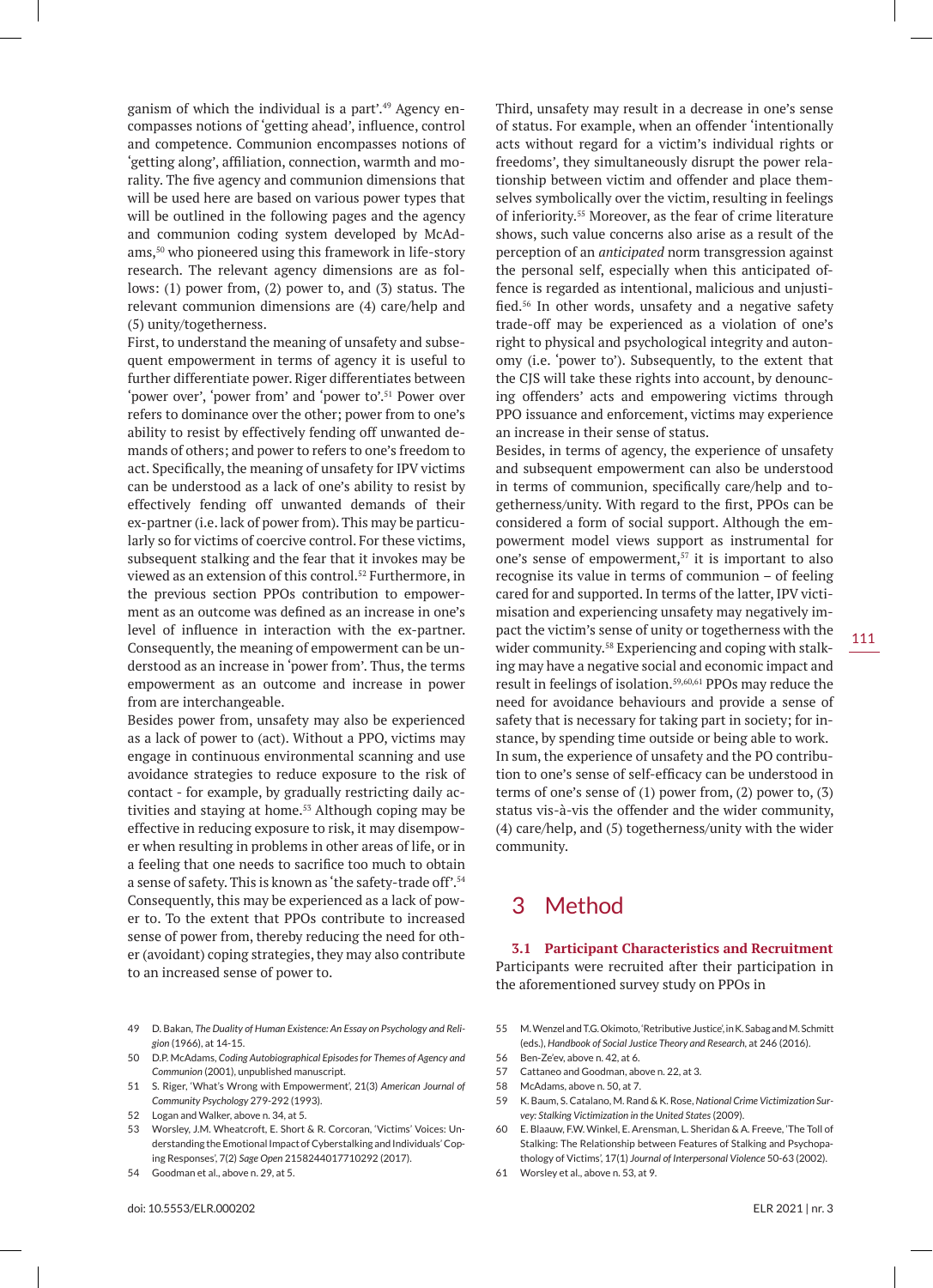| Participant    | <b>Biological</b><br>Children<br>with<br>Ex-partner | <b>Relationship Duration</b> | <b>Married</b><br>(Yes/No) | Age Range at Time of<br><b>Interview in Years</b> | Cause of<br><b>Pretrial</b><br>PO <sup>a</sup> | Post-trial Order Issued/in<br>effect at Time of<br><b>Interview</b> |
|----------------|-----------------------------------------------------|------------------------------|----------------------------|---------------------------------------------------|------------------------------------------------|---------------------------------------------------------------------|
| $\mathbf{1}$   | Yes                                                 | 1-5 years                    | <b>No</b>                  | $20 - 30$                                         | Threats of<br>violence                         | Yes/Yes                                                             |
| 2              | Yes                                                 | $21-30$ years                | Yes                        | 40-50                                             | <b>Stalking</b>                                | Yes/No                                                              |
| 3              | Yes                                                 | $21-30$ years                | Yes                        | $50 - 60$                                         | Stalkinga                                      | Yes/unknown                                                         |
| $\overline{4}$ | Yes                                                 | 6-10 years                   | <b>No</b>                  | $20 - 30$                                         | Threats of<br>violence                         | No/N/A                                                              |
| 5              | <b>No</b>                                           | 6-10 years                   | No                         | 40-50                                             | <b>Stalking</b>                                | Yes/No                                                              |
| 6              | Yes                                                 | 1-5 years                    | <b>No</b>                  | $30 - 40$                                         | Stalking <sup>a</sup>                          | Yes/Yes                                                             |
| $\overline{7}$ | Yes                                                 |                              | <b>No</b>                  | 40-50                                             | <b>Stalking</b>                                | Yes/No                                                              |
| 8              | Yes                                                 | $10-15$ years                | Yes                        | $30 - 40$                                         | Threats of<br>violence                         | Yes/No                                                              |
| 9              | Yes                                                 | 16-20 years                  | Yes                        | $40 - 50$                                         | Threats of<br>violence                         | Yes/No                                                              |
| 10             | <b>No</b>                                           | 1 month                      | <b>No</b>                  | $50-6$                                            | <b>Stalkinga</b>                               | Yes/Yes                                                             |

a Based on the first alleged fact reported in public prosecution records, either threats of violence (Sr 285/1) or stalking (Sr 285B/1). Half of the cases involved 2 to 3 facts. An 'a' indicates no available record information and therefore the cause is based on interview information provided by the participant.

2018-2019.62 Participants were all female victims of violence perpetrated by male ex-partners. All participants were protected by a pretrial order issued as a special condition of suspension of pretrial detention issued between April 2016 and October 2017. All but one were subsequently protected by a post-trial order. As shown in Table 1, all PPOs were issued as a result of stalking or threats of violence, although half of the cases involved multiple criminal facts.

Participants describe multiple incidents that occurred after separation. These incidents vary from unwanted attempts to contact the participant that did not necessarily involve verbal violence (e.g. driving past the participant's house, waiting at her doorstep), destruction of their property (e.g. scratching the car), unlawful entry and verbal and physical violence (e.g. continuous messages and phone calls, attempt to hurt with a knife). As stalking can be difficult to prove, the criminal fact leading to arrest does not always reflect all criminal incidents that have occurred over time. Furthermore, the descriptions of the participants vary in terms of the IPV type and severity during the relationship, which will be discussed in the results section.

#### **3.2 Design, Procedure and Topic List**

Participants were initially contacted via phone or e-mail. In-depth interviews were conducted either at the participant's home or, due to the Covid-19 pandemic, once via an online video call and once by telephone. The interviews took place between 27 July and 28 August 2020. The duration of the interviews varied from one hour and fifteen minutes to two hours and forty-five minutes.

The topic list covered questions related to the relationship with the ex-partner; PPO issuance, compliance and enforcement; perceptions of PPO usefulness and impact on everyday life. Furthermore, three narrative prompts were included based on the format by Adler et al.<sup>63</sup> and adapted to discover the personal meaning of the moment of issuance, as well as moments that signify the usefulness and uselessness of the order. Furthermore, participants were asked to describe their sense of 'togetherness/unity' with the wider society with the aid of self-other merging circles developed by Karremans.<sup>64</sup>

<sup>62</sup> Fischer et al., above n. 2, at 1.

<sup>63</sup> Adler, J. M., Dunlop, W. L., Fivush, R., Lilgendahl, J. P., Lodi-Smith, J., McAdams, D. P., … & Syed, M., 'Research methods for studying narrative identity: A primer', *Social Psychological and Personality Science, 8* (5), 519-527, 2017.

<sup>64</sup> J. Karremans, *Forgiveness: Examining Its Consequences* (2002). Doctoral dissertation, Free University Amsterdam, the Netherlands.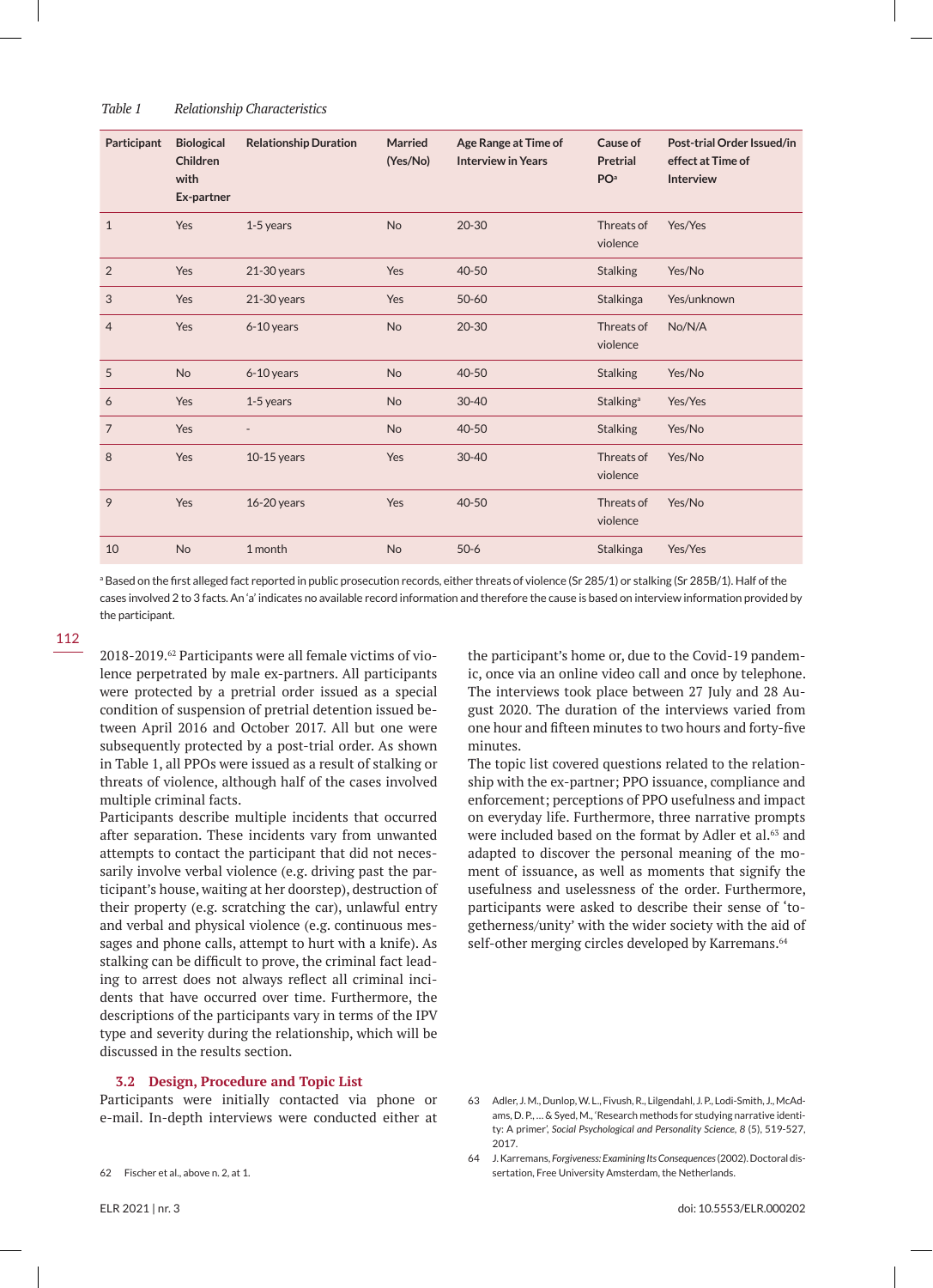

*Karremans (2002).*

Self-other merging refers to the process by which people include another person or group into their self-concept.65,66 The following figure depicts six diagrams with two circles that vary from completely separate to almost completely overlapping. Participants were told that one of the two circles depicts the participant and the other the 'wider society'. They were asked which diagram depicts their relationships towards this society best and why, both before and after PPO issuance. In doing so, they also explained how they understood 'wider society'. After explaining to what extent they felt connected to society after PPO issuance they were asked to what extent the PPO made a difference in their sense of connectedness.

#### **3.3 Design Possibilities and Limitations**

This article aims to explore the meaning of PPOs within this broader process of feeling safer and 'moving on' with one's life. The design resulted in the following three issues:

First, the small sample size is not sufficient to reach saturation and is biased. Specifically, specific case characteristics which indicate their positive PPO experiences cannot be generalised. For example, eight of ten participants mention they were in (close) contact with the community officer. Previous research indicated community officer involvement is not standard and has identified this involvement as a success factor in enforcement and enhancing victims' sense of safety.<sup>67</sup> Of these eight participants, one respondent also mentioned her case was discussed regionally as an exemplary case of cooperation between multiple (criminal) justice actors, which the aforementioned research also identified as a success factor in enforcement. Furthermore, three respondents mentioned factors that according to them made the police eager to arrest their ex-partner: two explained their ex-partner was already known ('notorious') for his criminal record and one respondent explained her ex-partner also severely and irreversibly injured her children. Therefore, the results need to be interpreted with this limitation in mind.

Second, victims reflect on experiences of victimisation and unsafety with and without a PPO present that stretches over years. Within this context, they reflect on the process and outcome of the PPO in terms of the impact it had on their lives so far. Therefore, it was not possible to explore the full process of issuance and enforcement in detail. On the one hand, because so much had happened over time, participants had forgotten details while on the other hand, there were interview time limitations. Consequently, this focus emphasised positive outcomes. The following examples show how a shift in focus changed the extent to which their experiences were experienced as (dis)empowering. When zooming on specific enforcement experiences, respondents have mentioned some experiences that suggest protection orders may also disempower. For example, some respondents mentioned problems related to reporting violations (e.g. being sent away when trying to report at the police office), gathering evidence or dissatisfaction with specific enforcement responses (e.g. a warning instead of arrest). Had they been interviewed right after these events, their responses to the PPO contribution to their safety experience may have been different (and perhaps less 'empowering'). However, as this research aims to explore the experience of (un)safety and the PPO contribution to empowerment within the broader process of recovery this is not considered a limitation. An advantage of this approach is that these participants were able to reflect on their long recovery process that was shaped by multiple interventions (e.g. therapy) and the role of the PPO within this recovery process. To my knowledge no other studies have examined PPOs from this perspective.

<sup>65</sup> A. Aron and N.E. Aron, *Love as the Expansion of Self: Understanding Attraction and Satisfaction* (1986).

<sup>66</sup> A. Aron and T. McLaughin-Volpe, 'Including others in the Self: Extensions to Own and Partner's Group Memberships', in C. Sedikides and M.B. Brewer (eds.), *Individual Self, Relational Self, Collective Self* (2001), at 89-108.

<sup>67</sup> Fischer et al., above n. 2, at 1.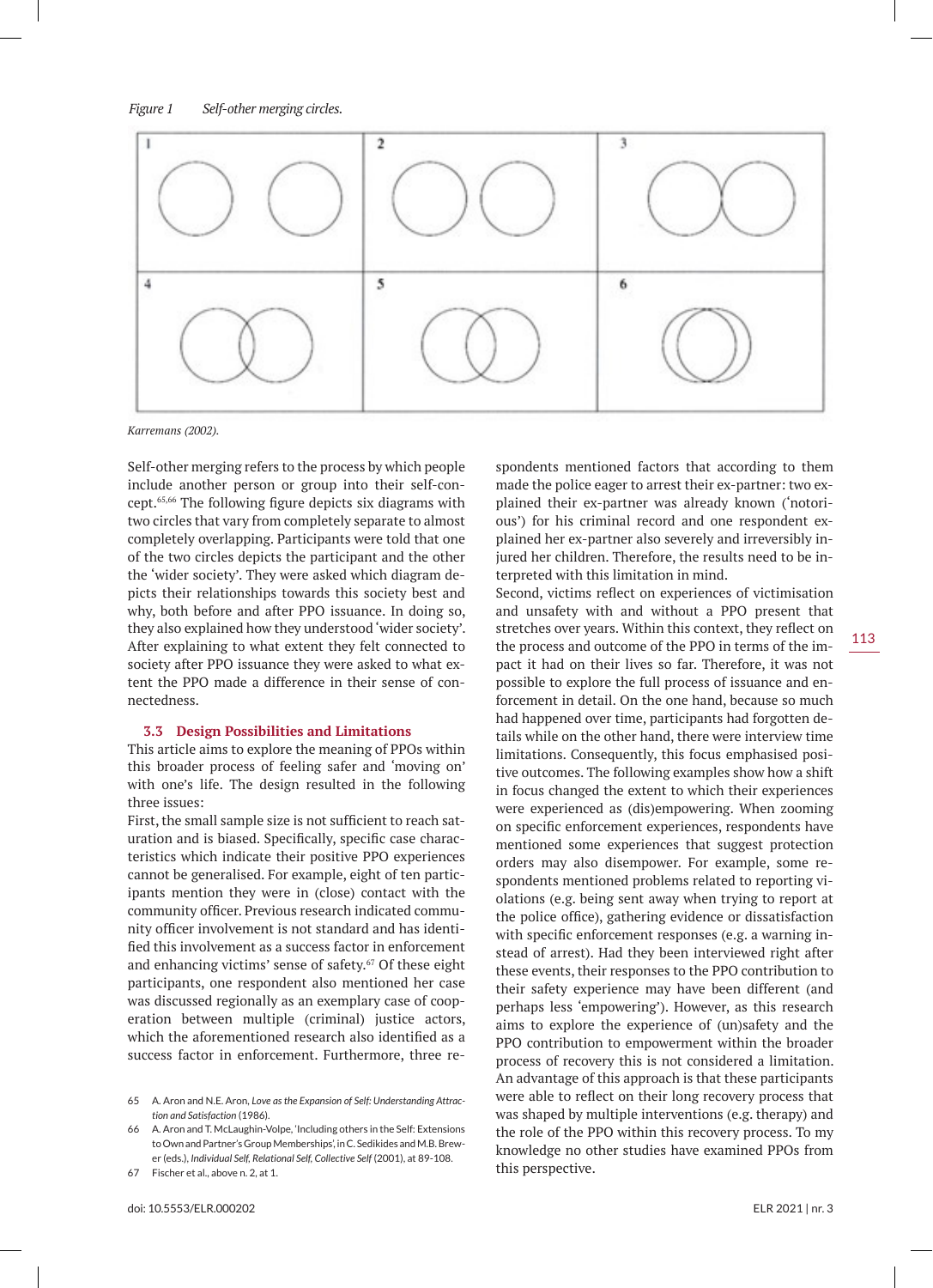Third, although this study draws on the concepts of situational and personal fear of crime, this study does not capture to what extent participants feel or felt afraid (i.e. situational fear of crime). Specifically, 'according to affective neuroscientists, we are simply no longer able to measure situational fear of crime accurately once two weeks have passed since the fear event'.<sup>68</sup> Since PPO issuance, most participants report their ex-partners behaviour has positively changed and have come to terms with these experiences. With the passing of time, they have added new interpretative layers on the initial memories. As a result, even when reflecting on past experiences in which they felt afraid, what has been captured in the interviews corresponds better with personal fear. However, as I intend to explore the meaning of having lived in unsafety within the wider context of victimisation and recovery, this added layer of interpretation over situational fear experiences is not a disadvantage but precisely the focus of this study.

### **3.4 Analysis**

The data was analysed in Atlas.ti using thematic and open coding strategies.<sup>69</sup> Thematic codes were based on the conceptual framework and topic list. Both thematic as well as open codes were mapped onto the respective agency and communion codes.

# 4 Results

This section will answer the central research question in four parts: the first part describes the experience of unsafety and lack of self-efficacy prior to PPO issuance. The second part describes the PPO contribution to safety-related self-efficacy. This part also includes an overview of PPO compliance and enforcement, as these experiences colour their retrospective understanding of the PPO contribution to self-efficacy. Finally, the third and fourth part outline the PPOs contribution to safety-related self-efficacy in terms of agency and communion.

# **4.1 The Experience of Unsafety and Lack of Safety-Related Self-Efficacy**

Prior to PPO issuance, participants describe feeling unsafe due to a perception of their ex-partner as unpredictable. This perception is accompanied by uncertainty about what their ex-partner can and may do and results in feelings of fear of unwanted contact. Furthermore, their perceptions of the seriousness of the consequences of contact varies, both in nature as well as level of abstraction, from 'something terrible' to unlawful entry, rape and murder. This corresponds to a perception of high vulnerability (i.e. feeling exposed to the risk of unwanted contact and expecting serious consequences). Furthermore, in situations of actual or imagined contact they describe experiencing strong physical sensations,

including heart palpitations, anxiety and trembling. This perception of vulnerability is accompanied by feelings of vigilance (e.g. 'alertness', 'cautiousness') and corresponding actions to ascertain that the ex-partner is not nearby (i.e. environmental scanning). As part of coping, they also frequently contacted the police, who informed them that they had not been able to arrest the ex-partner due to a lack of evidence, lack of perceived seriousness of the acts (e.g. swearing but no violent threat), or lack of repetition. In addition to feelings of fear, a few of the participants also describe feelings of anger. These participants describe that at times the thought of vigilante justice was appealing, although not preferable. This experience is accompanied by feelings of powerlessness and desperation (i.e. a low sense of self-efficacy), even though participants continued coping in various ways. Importantly, participants judge the PPO usefulness or uselessness in terms of their safety experience within this context.

# **4.2 PPO Contribution to Safety-Related Self-Efficacy**

# *4.2.1 Compliance and Enforcement Experiences*

With regard to PPO compliance and enforcement, three participants describe that the order was fully complied with. The other seven participants describe multiple order violations. The number of violations, police responses and its subsequent perceived impact on the behaviour of the ex-partner vary. Three out of seven describe a positive impact of enforcement on compliance. Specifically, one describes multiple violations and that full compliance occurred only after (and in her view because) the ex-partner had finally been arrested and detained for one week. Another describes that violations became less severe (i.e. her ex-partner stopped messaging her murder threats daily but continued attempting to come by her home) after consistent reporting from her side and overall consistent police enforcement. The third participant experienced multiple violations and her satisfaction with police enforcement varied (from being sent away from the police office after wanting to report a violation to having her partner being arrested immediately). She perceived her partner became more careful after being arrested, but she still experienced violations afterwards. Two out of seven respondents mention a reduction in unwanted contact, but do not specifically mention a positive impact of enforcement on compliance. One participant described the order had been violated multiple times. She explained the criminal justice system, mainly the police, had always responded to violations 'very seriously', including via issuance of stricter conditions. The other respondent also mentions multiple violations, but she cannot remember specific enforcement details. She describes the harassment stopped after her ex-partner broke his ankles in an accident (which limited his freedom of movement) and because he started a new relationship with another woman. Lastly, another two out of seven participants said they did not experience any reduction in contact at

<sup>68</sup> Spithoven, above n. 30, at 5, at 110-112.

<sup>69</sup> J. Saldaña, *The Coding Manual for Qualitative Researchers* (2021).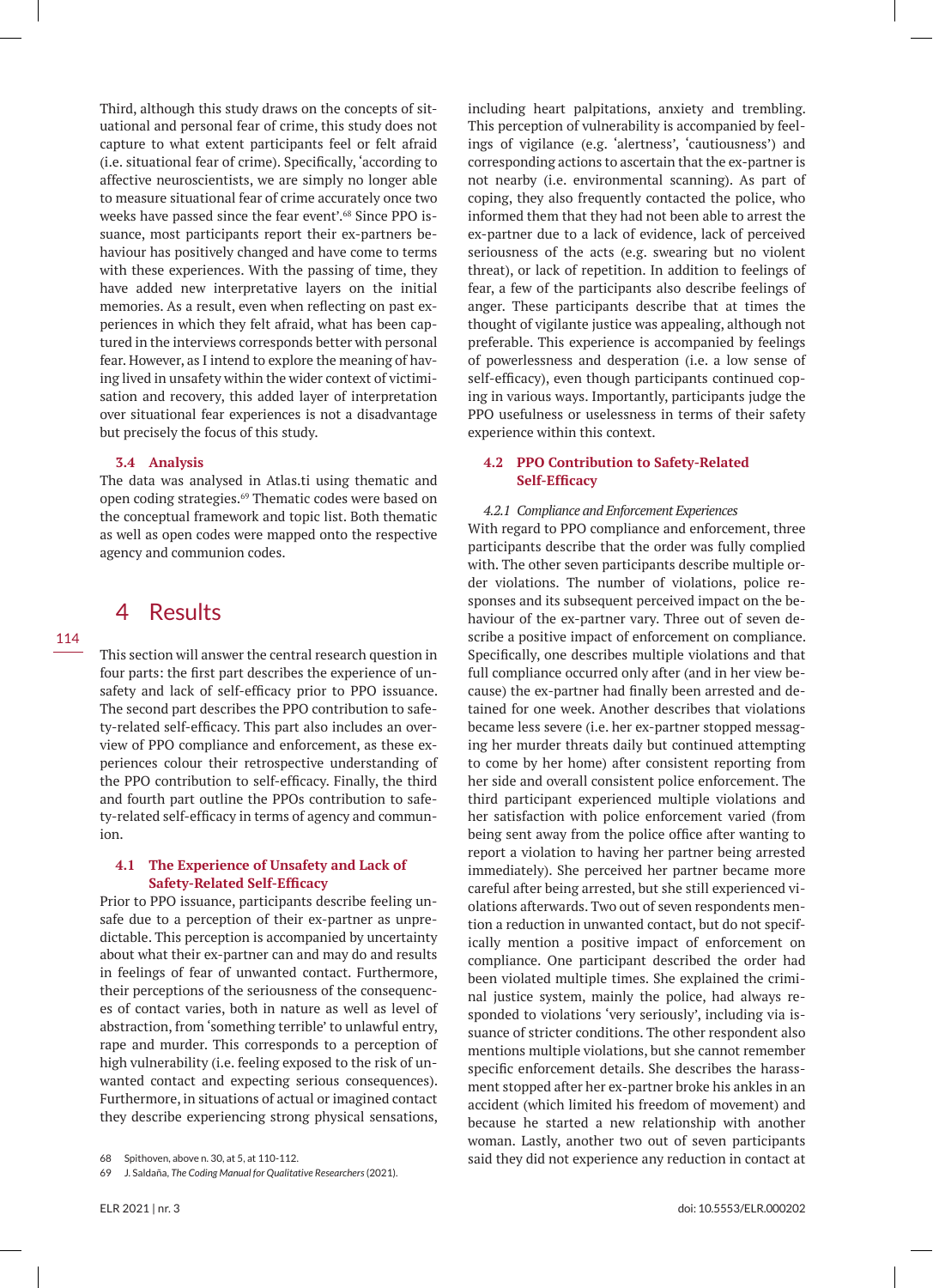all. They currently feel safe as they relocated a couple of hundred kilometres away to a location unknown to their ex-partner. Lastly, although eight participants described the PPO contributed to 'feeling safer' this does not mean they experience safety (immediately). In contrast, they describe feeling safer and afraid simultaneously. The duration of gaining a renewed sense of safety varied from one month to years, which they relate among other things to the duration of prior abuse and the extent to which the order is complied with.

The following descriptions of the PPOs contribution to one's sense of self should be interpreted within the aforementioned context of overall positive experiences with compliance and police enforcement.

#### *4.2.2 Increased Safety-Related Self-Efficacy*

Participants describe feeling safer due to the PPO when being confronted with the ex-partner in terms of one or more of the following beliefs and expectations: (1) knowing that the order prohibits any kind of contact, (2) the right to call the police in case of this contact, and (3) expectations with regard to the enforcement response. With regard to the first belief, the PPO contribution to feeling safer because the order prohibits acts for which police enforcement and prosecution is not possible otherwise or is difficult (i.e. stalking). Only two participants mention this, for example: 'If he shows up at my front door I can call the police, but in principle anyone can stand in front of my door. But because he has an order, I think, something will actually happen.' Second, of the participants who feel safer, four explain that the PPO contributed to this experience because it increased their awareness of how to cope in case of contact, that is that they 'can' and 'may' or 'have a right to' call the police: 'The realisation that, for example even when he just tries to talk, I can immediately get my phone and call the police.'

Third, seven out of eight participants who feel safer due to the order relate this feeling to the enforcement framework. The description varies from abstract as 'a big stick' to more specific expectations, for example that upon reporting a violation the police 'will take action', he will be 'taken way', 'arrested' or 'detained'. Furthermore, participants describe feeling safer due to the expectation that upon reporting police will arrive rapidly at their location. This is often mentioned as a result of the PPO in combination with other measures that support a rapid police response, such as a portable alarm button and an emergency alert in the police systems. Interestingly, some participants who have not experienced violations explain they do not know what the exact police response to violation would be, but feel safer nevertheless. Lastly, four participants explicitly relate these beliefs and expectations to an enhanced sense that 'something' is being done about the situation with the ex-partner, as well as feeling 'stronger', more 'confident' and more 'stable'. These findings indicate that PPOs contribute to self-efficacy via an increased ability to cope when being confronted with the ex-partner, by knowing that the order prohibits any kind of contact, having the right to call the police in case of contact, and specific expectations with regard to the enforcement response.

Besides the PPOs contribution to an increased ability to cope when being confronted with the ex-partner, some participants relate these enforcement expectations also to an enhanced ability to control the risk of future contact. Given the retrospective design, participants reflected on the extent to which the order was complied with. Specifically, seven of the respondents describe the usefulness of the order in terms of full compliance or a reduction in unwanted contact. In other words, participants who feel safer may still experience violations. For example, this participant who did not experience violations explained: 'What is nice [about the PPO] is that it is very clear for him … that he knew that I would irrevocably take action and the police also. It simply does not provide him space, and yes, when that became clear, the space was gone. And he saw that well.' In contrast, the following participant experienced multiple violations, but emphasised a reduction in contact after enforcement: '[about PPO usefulness] because I saw that it [enforcement] was effective, because over time his attempts to contact me decreased and sometimes it rises again and then it decreases again.' Furthermore, although these participants experience an enhanced ability to control the risk of future contact, two of these participants also acknowledge PPO limitations in this regard. They believe the PPO will not stop their ex-partner if he would 'really' want to hurt them. Of the participants who describe the order as useful, one respondent (who experienced violations and whose ex-partner stopped contacting her for other reasons than the order) describes the usefulness of the pretrial order in terms of building a paper trail which could result in an increased sentence. In contrast to the former eight respondents, two respondents describe the order as useless, as it did not reduce future contact. In one case the stalking continued and in the other she reunited with her ex-partner, which in hindsight she finds naïve.

Lastly, from their descriptions of the broader process of coping with past IPV experiences and moving on, it appears that the help received from social services and the PPO mutually reinforce one another. First, three participants explain that PPO compliance gave them peace of mind to successfully complete therapy and to come to terms with their past experiences of victimisation. As a result, they no longer perceive their ex-partner as a threat. Instead, when they run into him now or receive a message they think 'how silly you are' or see him as a 'sad little' or 'broken' man. Second, participants who describe their relationship in terms of coercion and control describe that, after breaking up, they went through a process of learning how to 'break away' from him and desist contact. One participant describes that after PPO issuance she eventually gave in to his attempts to contact her. She made this choice out of a combination of feelings of love, fear, and loneliness and being in 'survival mode'. With hindsight she finds this choice naive. In sum, the effect is reciprocal. PPOs may strengthen the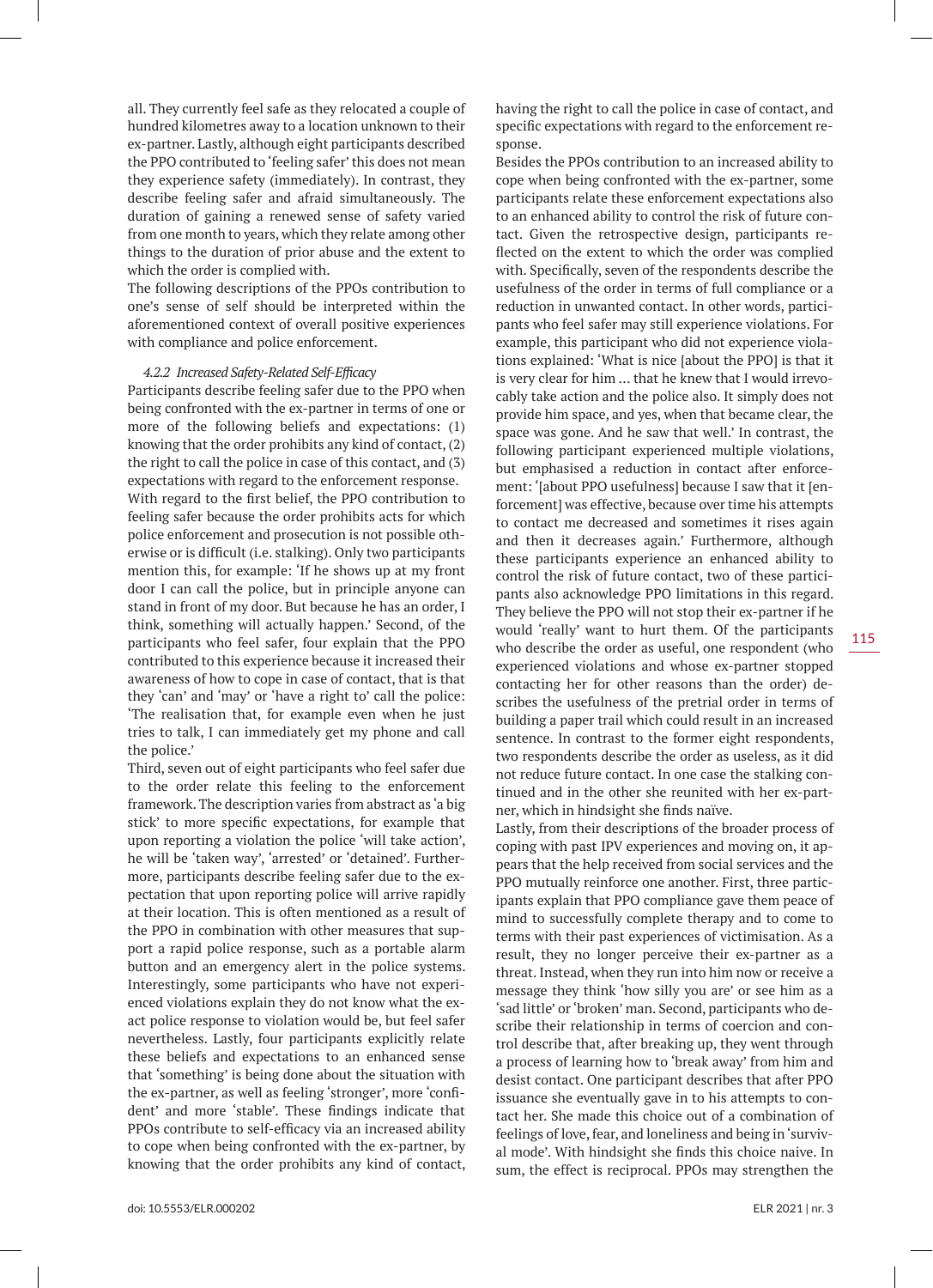positive effects of therapy on the experience of safety. In turn, therapy may strengthen the victim's ability to make a claim on the PPO mechanism to fend off unwanted demands from the ex-partner, which as aforementioned contributes to feeling safer.

In sum, the beliefs and expectations indicate that for eight out of ten participants the protection order contributed to an enhanced sense of self-efficacy, via an increased sense of one's ability (1) to cope when being confronted with the ex-partner, and/or (2) to control the risk of future contact with the ex-partner.

#### *4.2.3 Decreased Safety-Related Self-Efficacy*

The previous section outlines PPOs contribution to an increased sense of self-efficacy. However, PPOs can also result in a decreased sense of self-efficacy, for example when victims fear the PPO increases the risk of escalation into violence or experience a reduction in decision power to reunite with the partner. Three participants reported fear of escalation, however, not due to PPO issuance, but either as a barrier to reporting to the police before PPO issuance, or right after her ex-partner had been arrested (and the PPO was issued). Specifically, this latter respondent even felt the order contributed to a reduced risk of escalation. Furthermore, after PPO issuance only one respondent secretly reunited with her partner. Although she hid this fact from the support agency, she did not feel disempowered by the PPO. In contrast, she explains that when she reunited, she was in 'survival mode', both fearing and loving her partner. She secretly hoped the police would run into them and would take her partner away. The lack of disempowering experiences may also be due to the aforementioned design limitations.

### **4.3 Agency in the Experience of Unsafety and Safety-Related Self-Efficacy**

#### *4.3.1 Power From the Ex-partner*

Participants describe that their ex-partners dictate how they live by evoking fear and requiring them to manage exposure to the risk of unwanted contact. For example, one participant who experienced controlling behaviour during the relationship (e.g. everything must happen according to his wishes, unwanted surveillance, threats, staying silent or not terminating the relationship out of fear) describes experiencing fear and coping with unsafety as part of this broader relationship pattern: 'I think he should not control how I live. And … if he appears in front of the door he basically controls, again, how I should live. With fear … My vigilance remains inside me, I still have that. Even though it decreases. But it also makes you tired, you are 'free' … but in fact you are not.' Another participant, who ended contact after one month of dating and was subsequently stalked, describes fear and coping with unsafety as a process similar to becoming entangled in a pattern set by a controlling partner: 'I compare it [the impact] a little with, is my lay theory with persons who have a very controlling partner, which goes slowly, that they adapt more and more until at a certain moment they move completely within the pattern of their partner, and this also develops very stealthily.' These respondents explicitly describe feeling vigilant or coping with unsafety in terms of being controlled and unfreedom. Therefore, unsafety may be experienced as a lack of an ability to resist the demands of the ex-partner (i.e. lack of power from). More importantly, such quotes suggest the ability to resist such demands (i.e. power from) does not only refer to the absence of or reduction in the occurrence of concrete incidents, but also experiencing less unsafety, that is a reduction in (1) thoughts and assessments about their personal vulnerability when undertaking daily activities, (2) feelings of fear in cases of actual and anticipated risk of contact, and (3) coping behaviours, including environmental scanning, taking preventive measures and avoidance behaviour.

Consequently, participants describe the contribution of PPOs to an enhanced sense of empowerment in various ways. Some describe how the order created more distance between them and their partners; others that it reduced his 'influence on' or 'hold over' them or made them 'immune' to him. For some, distance is necessary, as they question their own strength to desist contact, as one respondent explains: 'He has the power to pull me back'. The following example about the usefulness of the order also illustrates this power from:

One time … he called me, listen, I will go to the carnival, so you shouldn't go. I said, listen, you are *not allowed* (emphasis added) to call me. From now on, I will not comply with your rules. I have been participating in carnival for 15 years. The children have been participating for 15 years. You are the last [person] who will decide. The last. And that made me feel stronger, oddly enough.

These descriptions correspond to an enhanced sense of the ability to resist the demands of the ex-partner (i.e. power from).

#### *4.3.2 Power to Act*

Participants describe that experiencing unsafety interfered with their ability to shape their lives by limiting their freedom or power to act. They explain that they felt restricted in carrying out daily activities and work. A quarter of participants describe that, due to stalking, they were not able to carry out their work and were declared fully incapacitated for work. The ones who were able to continue work explain that this was due to a supportive work environment. Not all participants describe that their employers were supportive when dealing with the consequences of stalking (e.g. losing nights of sleep due to harassment and reporting to the police), which added additional stress.

In contrast, participants who feel safer due to the PPO describe how their quality of sleep has improved (e.g. fewer nightmares) and a reduction in environmental scanning, avoidance behaviours and taking preventive measures. With regard to the first, they describe that the PPO contributed to reduced 'vigilance' and not 'having to be prepared all the time, because he will not approach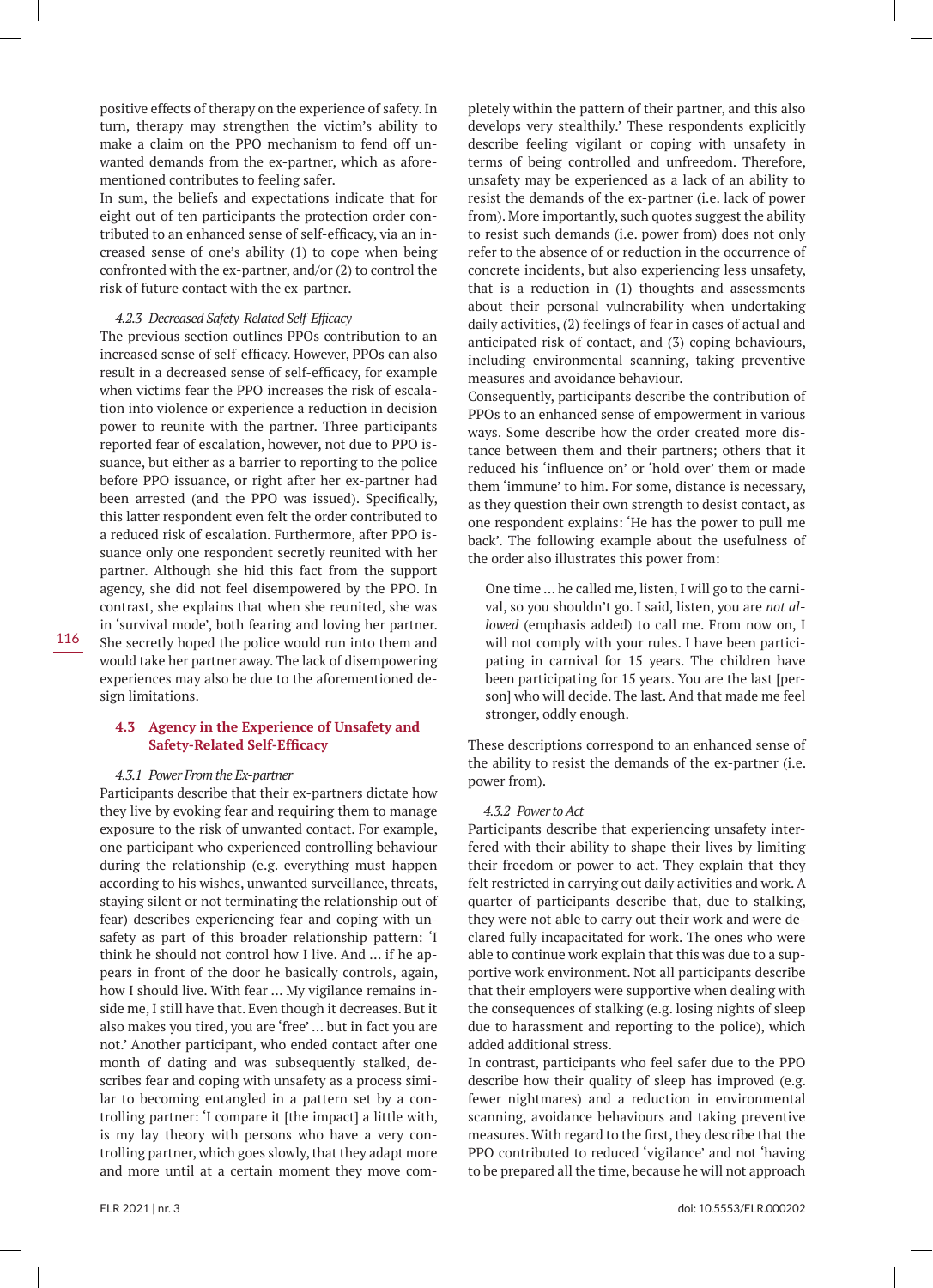me'. One participant explains that she appreciated knowing that she did not have to 'look over her shoulder', even though initially she still did. They also describe acting less fearful in cases of actual contact: 'If I would enter a place he would also enter, I have the choice to either stay or to leave and go outside, now I do not have to leave and go outside (…) as I used to do previously.' The following illustrates a reduction in taking preventive measures: 'Every time you think, oh, now I can't, do not feel like I can cycle home by myself, I would need to ask someone to accompany me by bicycle. That has all disappeared' due to the PPO.' A reduction in such coping behaviours is described as feeling 'free' to go outside, go shopping, or take their child to the playground.

In a general sense, the PPOs contribution to feeling safer enabled them to 'move on' with their lives and to shape their own identity: 'The added value of the PPO was that I had time to do what I wanted to and what had to be done. That, when we would visit my mother and my brother would help us move, I would not have to fear that my ex-partner would be waiting for him. Such things. … We just had the peace which allowed me to resume my life a little.' And 'that finally I could be [name], who I was, and not always just a scaredy-cat (*angsthaasje*) because of not knowing what he will do.' Not all participants who felt safer describe this feeling. One participant (who felt safer due to the PPO and had experienced a violation a week before the interview) said she found it difficult to envision a future for herself, as she thought his behaviour would be difficult to stop due to an underlying psychotic disorder.

Two participants describe that the PPO did not stop the ex-partner from contacting them and they ultimately relocated a significant distance away. They express mixed feelings with regard to this choice. On the one hand, they value that the ex-partner ceased to harass them, the peace of mind, the ability to carry out social activities and work, and feel that it reduced the ex-partner's power to 'pull [her] back'. On the other hand, they feel isolated and far removed from loved ones and/or unable to fully shape their identities (as a mother and grandmother). For example, one participant describes this choice simultaneously as the 'best decision' and as a 'punishment'. A punishment because: 'I live far removed from my children. I am not that kind of person, I should just be near my children. I should be babysitting my grandchildren and those sorts of things, you know, that's the kind of person I am, who prefers seeing her children twice a week instead of once a month.' These participants indicate that they hope to be able in the future to move back closer to loved ones. These mixed feelings correspond to a safety trade-off, and as aforementioned a negative safety-trade off indicates feelings of disempowerment. Given their mixed feelings, it remains unclear whether they ultimately feel the benefits outweigh the costs.

### *4.3.3 Status*

Participants do not describe their experiences explicitly in terms of feelings of inferiority to their ex-partner, humiliation or the belief that the ex-partner does not take their interests into account, although some do describe feelings of anger, which imply a violation of one's entitlements. One participant describes that, when she would leave a café upon seeing him enter, she would feel that he had the 'last laugh'. Since most participants at the time of interviewing were not being harassed, it may be that feelings of reduced status were not as prominent anymore.

Participants were asked to what extent they felt that their rights were taken into account during the process of PPO issuance and enforcement. The descriptions vary from more general to specific feelings and thoughts about the police and public prosecutions actions. Some participants replied that the criminal procedure, including the PPO, contributed to the feeling that all that was possible had been done to 'catch him' and they felt the CJS realised that 'their situation' was 'not acceptable'. Few others relate these feelings specifically to the fact that PPOs prohibited contact, which allowed them to 'stand up for themselves and claim their rights'. Less than half of the participants explicitly associate the PPO with acknowledgement of a right, such as the right to protection or freedom of movement. For example, the participant who felt safer due to the PPO refers to its acknowledgement of the right to freedom, while the one who did not feel safer says she felt her right to freedom was not taken into account. In other words, from a victim perspective the extent to which the PPO enhanced self-efficacy is related to the extent to which PPOs outcomes acknowledge those rights.

Furthermore, the extent to which PPOs give recognition to certain rights seems to be related to its role within the wider IPV intervention approach. One participant explains that the acknowledgement of certain rights was undone in the trajectory of restoration of the bond between her ex-partner and her children that followed later. She felt it was expected that she put in 'an equal effort' to restore their bond as parents and his bond with the children. Particularly hurtful was the expectation that she should empathise with her ex-partner because he had been prohibited from contacting his children for multiple years, which in her view was simply 'cause and effect'. She explains further: 'So basically now it is viewed as a disadvantage that it is detrimental for his bond with the children that the no-contact order had been in place for so long. Well, that makes me think, oh, so that is possible too, that he can be disadvantaged this way whereas he is the offender, it is as simple as that.' Other participants whose ex-partners had contact with their children do not mention such negative experiences of PPO issuance while establishing contact arrangements.

In sum, these findings suggest that orders may contribute to a sense that one's rights are being taken into account. This extent seems, among other things, to be related to the extent to which the PPO contributed to an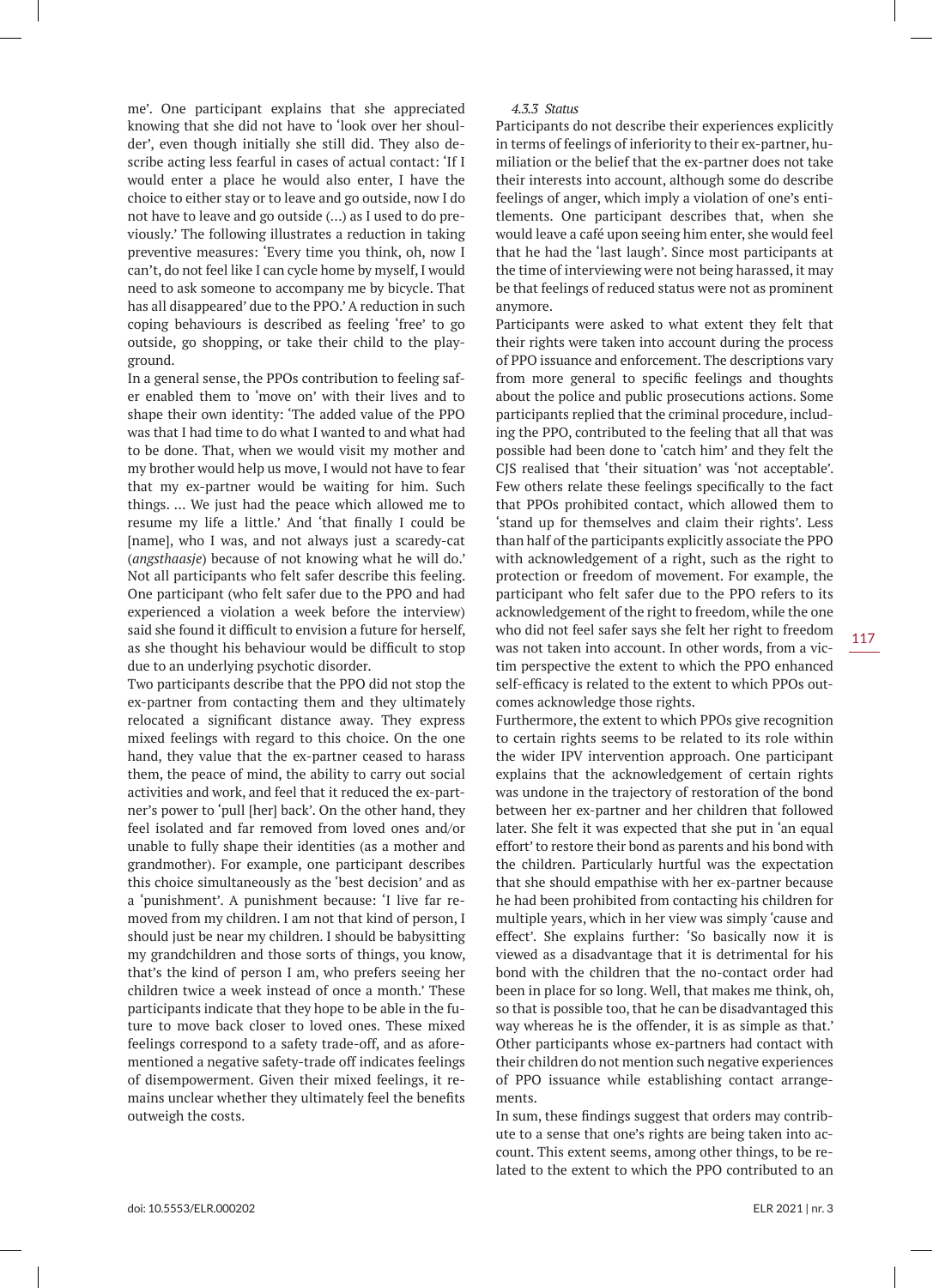enhanced sense of self-efficacy on the one hand, and did not result in negative experiences in other trajectories on the other.

### **4.4 Communion in the Experience of (Un)safety and Safety-Related Empowerment**

#### *4.4.1 Care/Help From the CJS*

In the period before PPO issuance, the support by others or lack thereof is an important theme. For example, one participant describes a total lack of support as 'deadly'. Specifically, with regard to police contact in this period, four participants describe that they felt the officer did not immediately believe them, and two explain that they felt for a long time that they needed to prove and defend themselves instead of being believed and 'taken seriously'. In contrast, when participants describe the beliefs and expectations that are related to an increased sense of self-efficacy, they also describe that the PPO contributes to the feeling of being 'supported' and 'helped'. For example, they describe the PPO as 'the formal notification that, if something happens, we are here for you', the 'realisation that there are people standing next to you', that 'I could fall back on the police'.

*4.4.2 Togetherness/Unity With the Wider Society*

In the period after breaking up and before PPO issuance, participants describe feeling separated from society. This is evident in their choice of the self-other merging diagram, as none chose the diagram with overlapping circles. They explain that they felt like they 'were alone in confronting the threat', including due to the lack of the previously described care/help by the police, and feeling misunderstood - for example, because others did not understand the impact of stalking. Besides feelings of loneliness due to a lack of support they also describe feeling 'isolated' and unfree due to avoidance behaviour. In contrast, most participants describe that the PPO contributed to feeling more part of society. This is also evident in their choice with respect to the self-other merging diagram, as after PPO issuance they selected diagrams with overlapping circles and relate this to an enhanced sense of care/help and power to. Specifically, participants who feel safer due to the PPO explain that they felt more supported and less alone. Furthermore, three out of eight participants who felt safer due to the PPO explain that the reduction in avoidance behaviour and subsequent increased freedom allowed them to 'participate' in 'society' again.

Three out of ten participants describe a lack of togetherness/unity due to the order. Two participants who relocated describe a lack of togetherness/unity, and relate this to the inability of the PPO to change the behaviour of the ex-partner and their subsequent relocation. Specifically, one participant chose the diagram with two circles that stand far apart, explaining that she feels lonely and has 'lost everything' because she is far removed from friends and family. The other participant who relocated indicated that an ideal situation would be depicted by more overlapping circles, which would be the case if she would live closer to loved ones. The third participant describes a reduction in togetherness/unity with society due to the under 'Status' described PPO contribution to negative experiences in the contact arrangement. These experiences correspond with negative aspects of the safety trade-off.

In sum, the contribution of the PPO to togetherness/ unity is related to the negative aspects of the safety trade-off, including the extent to which PPOs do not result in a negative experience in other trajectories, and one's sense of support.

# 5 Conclusion

Before providing the conclusions, it is important to note that the results need to be interpreted with caution due to the small sample size and a bias towards positive PPO and police experiences (see 'Method'). As outlined in the Method section, this study does not aim to generalise, but to explore the experience of (un)safety and the PPO contribution to safety-related empowerment within the broader process of coming to terms with and moving beyond the victimisation victims endured. To my knowledge, no other studies have explored these experiences from a qualitative victim perspective three years after PPO issuance. Therefore, this explorative study provides a unique insight. The research question was: *How do IPV victims interpret the PPO as a means to achieving a (renewed) sense of safety-related (dis)empowerment and what is the meaning of this (renewed) sense in terms of agency and communion?*

The findings show that the protection order may contribute to one's sense of empowerment via an enhanced sense of safety related self-efficacy. This ability is heightened when the order is tied to the following beliefs and expectations: knowing that the order prohibits any kind of contact, the right to call the police in case of this contact, expectations with regard to the enforcement response (e.g. expectation of rapid contact with the police, who will come immediately, remove the ex-partner) and the extent to which victims believed that the ex-partner would be and has been deterred due to the PPO.

Furthermore, the experience of unsafety due to the threat of the ex-partner can be understood in three agentic and two communion terms. First, this sense of unsafety is experienced as the lack of an ability to resist unwanted demands of the ex-partner, that is a lack of power from. Consequently, as fear and related coping behaviours restrict their ability to shape their lives and identities, this sense is also experienced as a lack of power to act. Third, although participants do not explicitly relate feelings of unsafety to a reduced sense of status, they do describe related feelings such as anger. Besides in terms of agency, the experience of unsafety can also be understood in terms of communion, specifically in terms of feelings of a lack of support and a lack of feeling part of the wider society.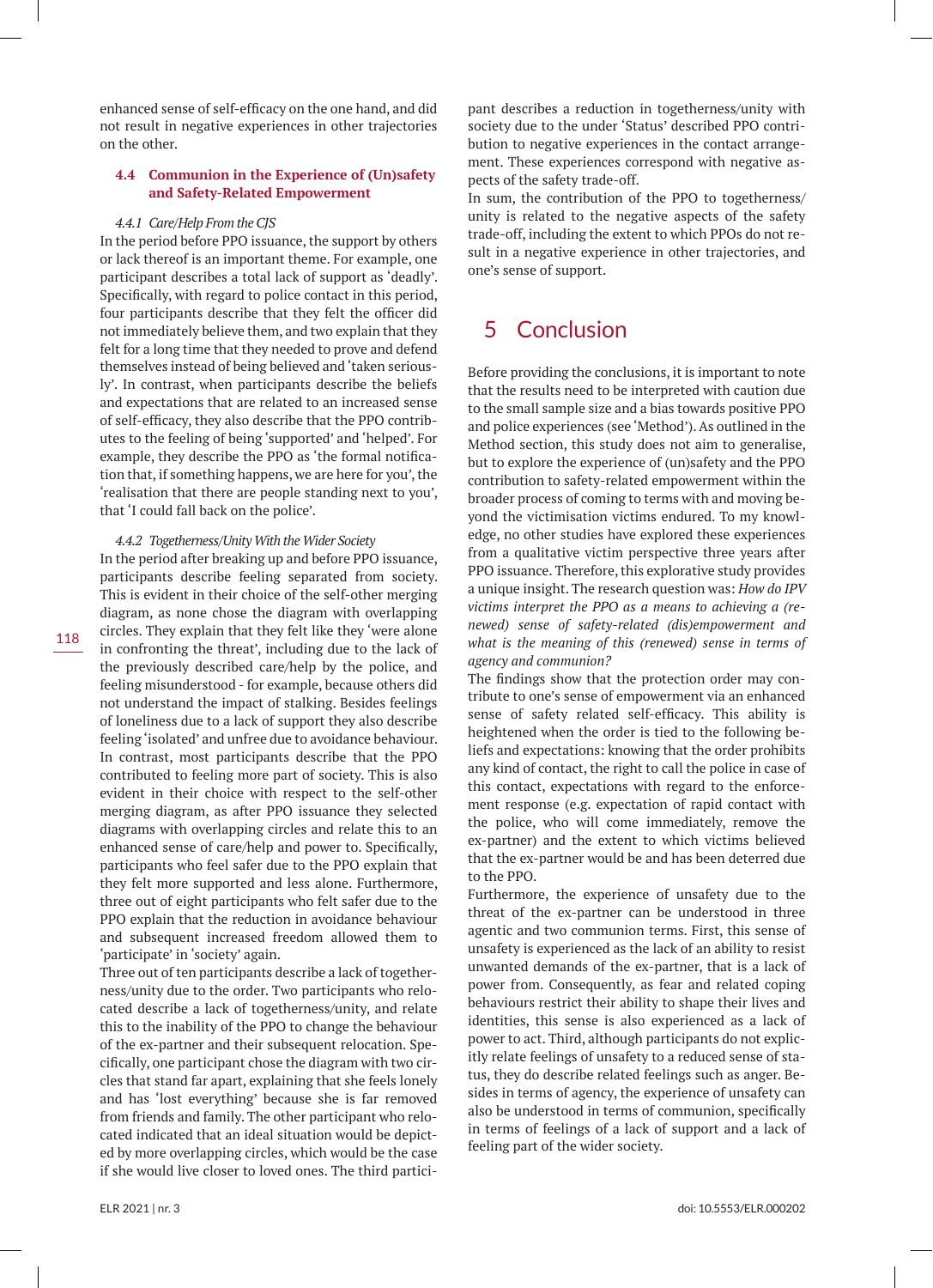Consequently, the PPOs contribution to an enhanced sense of (safety-related) self-efficacy can also be understood in terms of agency and communion. First, feeling safer is experienced as power from (e.g. made them 'immune'). Subsequently, those who feel an increase in power from, also feel more able to resume their lives, shape their identities and in some cases come to terms with their IPV experiences (i.e. increased power to act). When they feel an increase in power from and power to, they also feel the PPO acknowledges their right to protection, freedom and a dignified life (i.e. status). In communion terms, PPOs contribution to an enhanced sense of self-efficacy is described as feeling supported and not alone in confronting the offender (increases sense of care/help). Finally, the extent to which PPOs contribute to an increased sense of power from and consequent power to, status and care/help is also associated with increased feelings of being part of the wider society (togetherness/unity). Overall, these findings provide a rich understanding of how PPOs contribute to victims' sense of (safety-related) self-efficacy and insights into the multifaceted lived experience of changes in this sense in terms of agency and communion.

# 6 Discussion

This study provides insight into several issues that previous civil and penal PO research obscured. First, the findings correspond with previous studies which show that damage of intimate partner violence cannot be reduced to a set of discrete instances of violence, but relates to a wider and more enveloping experience of lack of control and unfreedom/oppression.<sup>70,71</sup> Specifically, the findings suggest not only experiencing discrete events but also the wider experience of unsafety (i.e. consequent emotions, thoughts and coping with the immanent and anticipated risk of contact) is experienced as a lack of the ability to resist unwanted demands of the ex-partner (i.e. power from) as well as a lack of freedom (i.e. power to).

Second, previous PO studies omitted the (P)PO contribution to self-efficacy (including its connection to safety and well-being),<sup>72,73</sup> although it has been explored recently in research on stalking<sup>74</sup> and PPOs contribution to safety.75 Including notions of empowerment is important as studies find that one's sense of control mediates the negative impact of stressful experiences<sup>76</sup> including the impact of stalking. $77$  By redefining (safety-related)

- 70 Stark, above n. 19, at 3.
- 71 Polletta, above n. 20, at 3.
- 72 Benitez et al., above n. 6, at 2.
- 73 Cordier et al., above n. 8, at 2.
- 74 Logan and Walker, above n. 39, at 6.
- 75 I. Cleven, T. Fischer & S. Struijk. 'In het belang van het slachtoffer', 62(1) *Tijdschrift voor Criminologie* (2020).
- 76 S.F., Maier, J. Amat, M.V. Baratta, E. Paul & L.R. Watkins. 'Behavioral Control, the Medial Prefrontal Cortex, and Resilience', 8(4), *Dialogues in Clinical Neuroscience* 397 (2006).
- 77 Worsley et al., above n. 53, at 9.

self-efficacy, the conceptual framework provides a way to understand how PPOs contribute to an enhanced sense and in turn a sense of empowerment (i.e. increase in power from). Furthermore, this study extends findings of previous PO studies by providing a conceptual framework to understand how (P)POs contribute to an enhanced sense of self-efficacy and empowerment. For example, it explains why previous studies found that the mere expectation of PO non-compliance and experience of actual unwanted contact (i.e. violations) does not equal the perception that the PO is ineffective or does not contribute to the experience of safety,  $78,79$  as long as one's sense of an increased ability to either cope (1) when being confronted with the ex-partner or (2) to control the risk of future contact with the ex-partner and/or reduce the seriousness of its consequences on the other remains intact. Furthermore, changes in victims' sense of self-efficacy may also explain why studies find that PPOs may contribute to a perception of increased degrees of freedom between partners<sup>80</sup> and changing power dynamics between victim and abuser. $81$ Lastly, the framework also highlights the importance of previous findings by Johnson and colleagues<sup>82</sup> about why participants find POs 'effective', for example 'he still calls me currently, but without the order I wouldn't be able to do anything about it', by relating such quotes explicitly to one's sense of self-efficacy.

Thirdly, analysing empowerment in terms of agency and communion is useful to explore empowerment as a key mechanism for attaining safety and well-being. Previous research revealed the devastating impact of stalking in terms of fear and well-being, including its negative economic and social consequences.<sup>83,84</sup> Agency and communion, as the fundamental modalities of human existence, map onto the six general dimensions of well-being (see Ryff for a review).<sup>85</sup> These dimensions overlap respectively with agency and communion dimensions identified by McAdams, $86$  that is having a purpose in life, in combination with living in accord with their own convictions, and an ability to manage one's life situations corresponds with power/impact, personal growth with achievement/responsibility, self-acceptance with self-mastery, and social connectedness with unity/togetherness. In other words, the framework is useful in understanding *how* justice interventions can be experienced as 'therapeutic' for one's mental health, that is

- 78 K. Fischer and M. Rose, 'When "enough is enough": Battered Women's Decision Making Around Court Orders of Protection', 41(4) *Crime & Delinquency* 414-429 (1995).
- 79 J.M. Johnson, Y. Luna & J. Stein, 'Victim Protection Orders and the Stake in Conformity Thesis', 18(6) *Journal of Family Violence* 317-323, at 321 (2003).
- 80 Shannon et al., above n. 10, at 2.
- 81 Fischer and Rose, above n. 78.
- 82 Johnson et al., above n. 79.
- 83 Cheyne and Guggisberg, above n. 36, at 6.
- 84 Worsley et al., above n. 53, at 9.
- 85 C.D. Ryff, 'Psychological Well-being Revisited: Advances in the Science and Practice of Eudaimonia', *83* (1) *Psychotherapy and Psychosomatics* 10- 28 (2014).
- 86 McAdams, above n. 50, at 7.